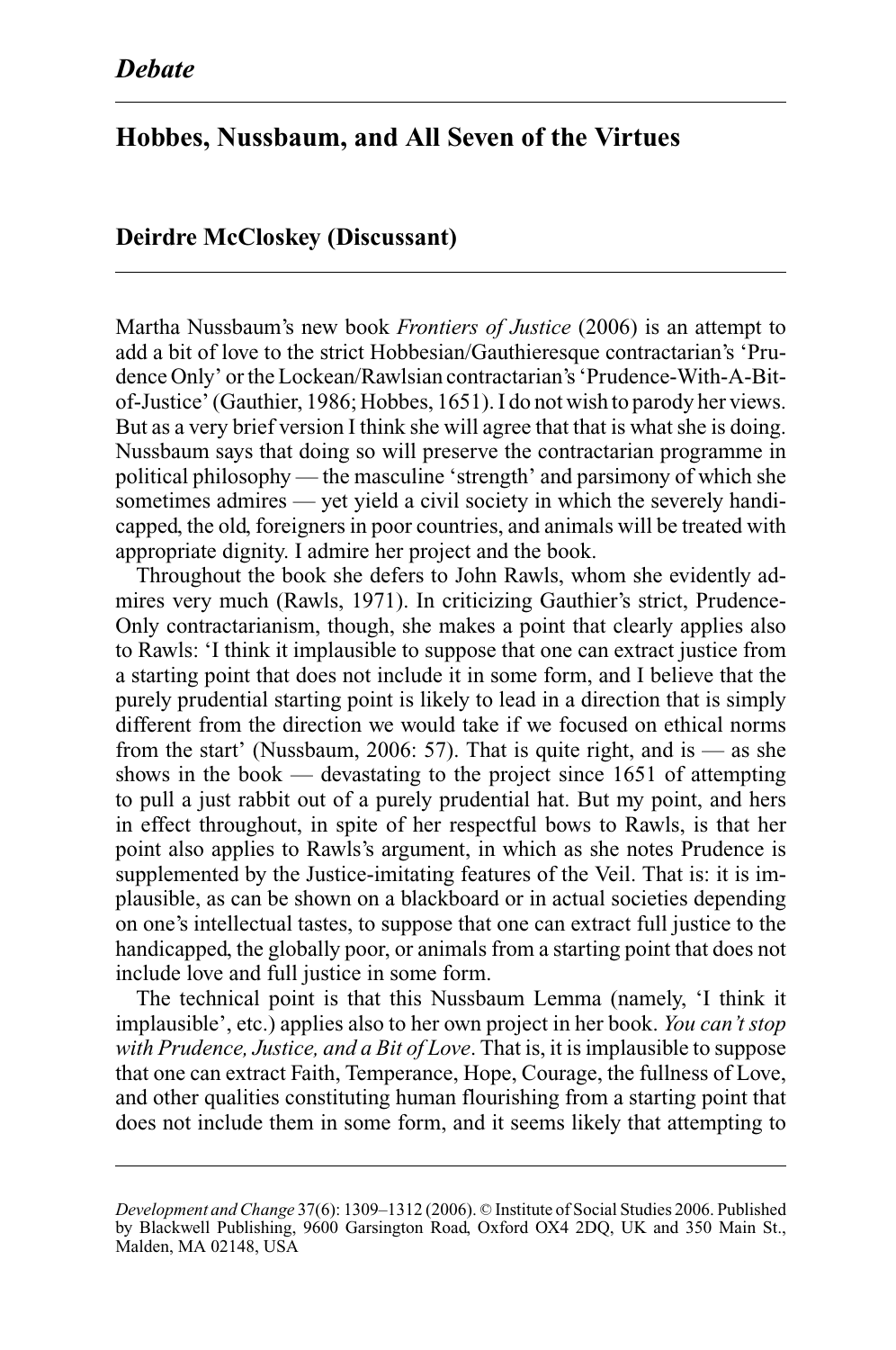do so will lead in a direction that is simply different from the direction we would take if we focused on ethical norms from the start.

But the larger point that comes out of such a technical, judo-type move (the sort that philosophers love most of all!) is more important, and strange. The virtues we wish for in complete and flourishing human beings are prudence, temperance, justice, courage, love, faith, and hope. I argue — at 600-page length in my book *The Bourgeois Virtues: Ethics for an Age of Commerce* (McCloskey, 2006a), and more briefly in the Buchanan Lecture (McCloskey, 2006b) — that these seven are a roughly adequate philosophical psychology. But any full description of the human virtues would do as well, such as those Irene van Staveren discusses in her 2001 volume, *The Values of Economics: An Aristotelian Perspective.* Since Martha Nussbaum herself is, like van Staveren and me following her, within an Aristotelian (against the Oneness of Plato) perspective, she agrees with such multiple-valued talk. After all, it is the point of the Sen/Nussbaum capabilities approach(es).

The description has to be full, however. Characterizing humans as Prudent Only, or even as Prudent and Just with a Bit of Love, will not do. People also have identities (faith), and projects (hope), for which they need courage and temperance, those self-disciplining virtues, and they all have some version of transcendent love — for God, as the traditional object, or for science or humanity or the revolution or the environment or art, which have provided modern substitutes.

Suppose you have in mind a fully flourishing human (or living being, if we include the animals and even the trees). I am beginning to think that if this is our intended end, namely, a society consisting of such beings, then our social-scientific means must, as Nussbaum says, 'focus on ethical norms from the start'. That is, to have a society that shows prudence, justice, love, faith, hope, courage, and temperance we need to arrange to have people who are ... prudent, just, loving, faithful, hopeful, courageous, and temperate 'from the start'. The 'start' is called 'childhood', mostly ignored in Western political philosophy (unlike, by the way, in the Confucian tradition). That is, our political/economic philosophy needs to focus on how we get the people who are prudent, just, loving, etc. This of course is exactly what feminist economics has been saying now for two decades, and what also comes out of development [note the word] economics, and even indirectly and reluctantly out of such unpromising-looking fields as game theory, experimental economics, and the new institutionalism.

You might well say, 'So what else is new? We need people who are ethical if we are to have an ethical society, and the people learn to be ethical as kids'. I agree. But we need to recognize that our intellectual tradition in economics, or in most political philosophy, does *not* wish to acknowledge all the virtues in a flourishing being. It wants to reduce the virtues to one, ideally Prudence. Economics since Bentham has been the pure theory of prudence, which is why econo-wannabes like political scientists and political theorists get so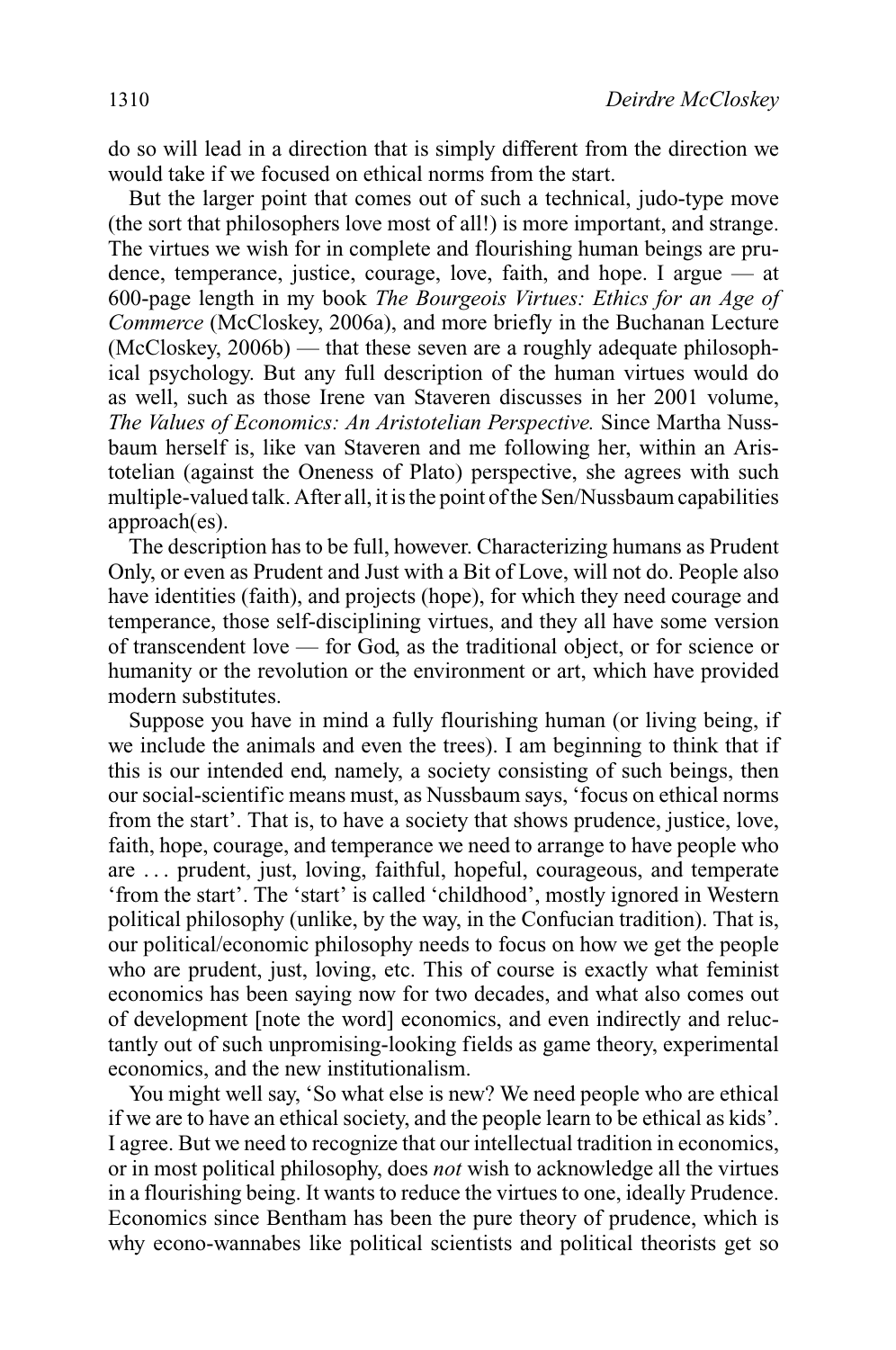excited when economists suggest that *all* you need is Prudence. If it can't get away with that, it will add in Rawlsian style a mechanism to imitate Justice. If it can't get away with that, it will add a Bit of Love, as Martha Nussbaum does.

All this 'if it can't get away with...' suggests, just as the Nussbaum Lemma avers, that the project is mistaken. It is *not* a good idea to start with a parsimonious (i.e. Platonic) description of human beings. There is no 'strength' here in Ockam's Razor (*Essentia non sunt multiplicanda praeter necessitatem:* Essences must not be multiplied more than is necessary — well, all right, not more than is *necessary*; but the Seven Virtues, or some other rich, Aristotelian description of the flourishing life, *are* each necessary).

Looking at the matter this way undermines the Prudence-Only, invisiblehand arguments that have fascinated us since Mandeville. As Smith said in *The Theory of Moral Sentiments* (1759), the invisible hand will not produce humans if we start where Mandeville starts, with selfish prudence only. Oddly, an older view is reinstated. The wider our list of virtues for flourishing — that is, the wider our list of capabilities — the stronger is the Nussbaum Lemma — that is, the more and more implausible does it become that some 'immensely simple theory' (as Bernard Williams, 1985, put it) will turn out to give a human society. In other words, the civic republican notion that the way to have a good society is to make a bunch of good people  $$ which seems very naive in the light of invisible hand liberalism — turns out to be much more plausible than we liberals thought.

In other words, an economics that takes human flourishing seriously should start — and finish, since by the Nussbaum Lemma they end up pretty much the same — with the virtues. All the necessary virtues: not just Prudence, certainly. But also not, as in Nussbaum, just Prudence, Justice and a Bit of Love.

## **REFERENCES**

Gauthier, David (1986) *Moral by Agreement*. Oxford: Clarendon Press.

Hobbes, Thomas (1651) *Leviathan*. London: Crooke.

- McCloskey, Deirdre N. (2006a) *The Bourgeois Virtues: Ethics for an Age of Commerce*. Chicago, IL: University of Chicago Press.
- McCloskey, Deirdre N. (2006b) 'The Hobbes Problem from Hobbes to Buchanan'. First Annual Buchanan Lecture, George Mason University (7 April). Available online: http://www.gmu.edu/centers/publicchoice/pdf%20links/dpaper4706.pdf

Nussbaum, Martha C. (2006) *Frontiers of Justice*. Cambridge, MA: Harvard University Press.

Rawls, John (1971) *A Theory of Justice*. Cambridge, MA: Harvard University Press.

Smith, Adam (1759) *The Theory of Moral Sentiments*. Edinburgh: Kincaid and Bell.

- van Staveren, Irene (2001) *The Values of Economics: An Aristotelian Perspective*. London: Routledge.
- Williams, Bernard (1985) *Ethics and the Limits of Philosophy*. Cambridge, MA: Harvard University Press.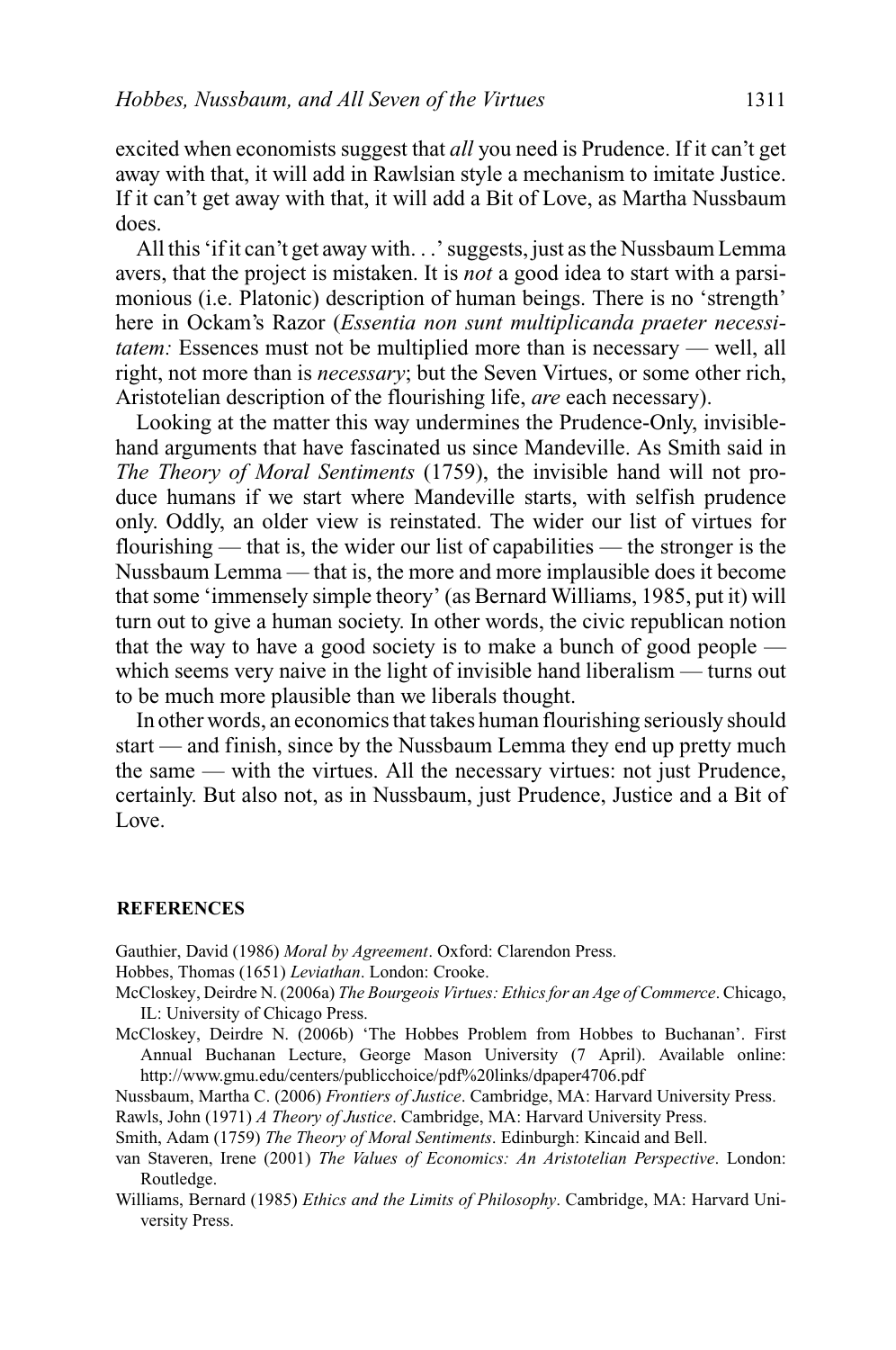**Deirdre McCloskey** is Distinguished Professor of Economics, History, English, and Communications at the University of Illinois at Chicago (Department of Economics, 601 South Morgan 2103UH M/C144, Chicago, IL 60607, USA). She has taught philosophy at Erasmus University, Rotterdam, and is now professor at Academia Vitae in Deventer, The Netherlands. Her latest book is *The Bourgeois Virtues: Ethics for an Age of Commerce* (University of Chicago Press, 2006).